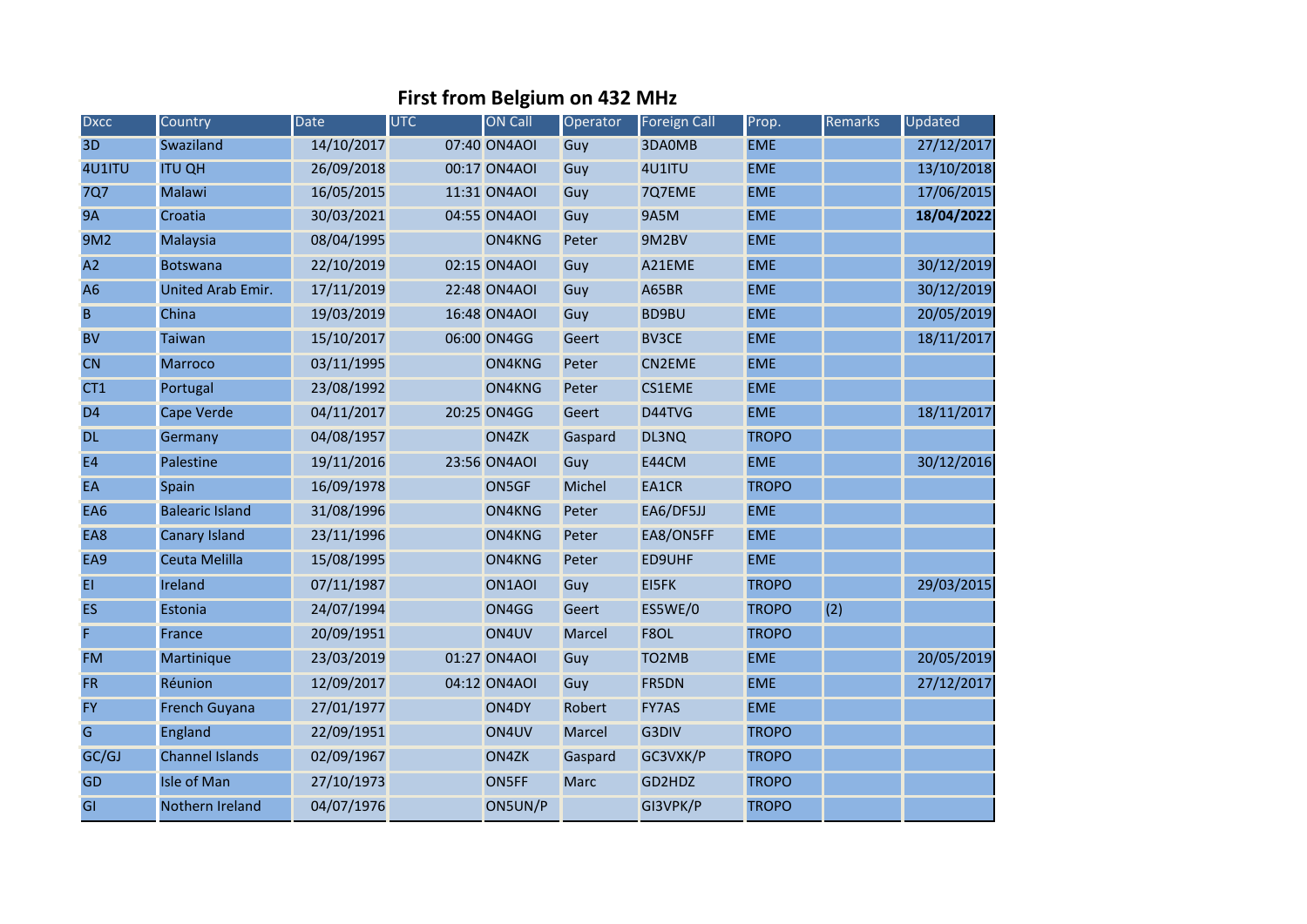| <b>GM</b>       | Scotland               | 16/01/1971 | ON5FF        | <b>Marc</b> | GM3ZBE            | <b>TROPO</b> |     |            |
|-----------------|------------------------|------------|--------------|-------------|-------------------|--------------|-----|------------|
| GW              | <b>Wales</b>           | 03/03/1951 | ON4UV        |             | GW2ADZ            | <b>TROPO</b> |     |            |
| HA/HG           | <b>Hungary</b>         | 15/10/1995 | ON4KNG       | Peter       | HA1YA             | <b>EME</b>   |     |            |
| <b>HB</b>       | Switzerland            | 11/09/1966 | ON4HN        |             | HB9RG             | <b>TROPO</b> |     |            |
| HB <sub>0</sub> | Liechtenstein          | 02/08/1981 | ON7HP        | Pierre      | PE1AGJ/HB0        | <b>TROPO</b> |     |            |
| <b>HS</b>       | <b>Thailand</b>        | 15/03/2021 | 09:58 ON4AOI | Guy         | <b>HSOZOP</b>     | <b>EME</b>   |     | 18/04/2022 |
|                 | Italy                  | 06/02/1977 | ON4DY        | Robert      | <b>I5MSH</b>      | <b>EME</b>   |     |            |
| <b>JA</b>       | Japan                  | 14/11/1981 | ON4DY        | Robert      | JA6CZD            | <b>EME</b>   |     |            |
| <b>JW</b>       | Svalbard               | 17/10/2003 | ON4KNG       | Peter       | JW/SM2BYA         | <b>EME</b>   |     |            |
| K               | U.S.A                  | 04/06/1976 | ON4DY        | Robert      | K2UYH             | <b>EME</b>   |     |            |
| KL7             | Alaska                 | 21/02/1988 | ON4DY        | Robert      | <b>KL7WE</b>      | <b>EME</b>   |     |            |
| KP4             | <b>Puerto Rico</b>     | 18/05/2021 | 18:57 ON4AOI | Guy         | WP4G              | <b>EME</b>   |     | 18/04/2022 |
| LA              | Norway                 | 24/09/1973 | ON5FF        | <b>Marc</b> |                   | <b>TROPO</b> |     |            |
| LU              | Argentina              | 27/05/2015 | 18:13 ON4AOI | Guy         | LU8ENU            | <b>EME</b>   |     |            |
| <b>LX</b>       | Luxembourg             | 16/05/1963 | ON4ZK        | Gaspard     | LX1SI             | <b>TROPO</b> |     |            |
| LY              | Lituania               | 03/11/2001 | ON4PS        | Pierre      | LY2SA             | <b>TROPO</b> | (2) |            |
| <b>OE</b>       | Austria                | 23/09/1970 | ON4HC        |             | OE2OML            | <b>TROPO</b> |     |            |
| OH              | <b>Finland</b>         | 15/06/1980 | ON4DY        | Robert      | OH3TH             | <b>EME</b>   |     |            |
| OH <sub>0</sub> | <b>Aland Island</b>    | 15/09/1982 | ON4ASL       | Luc         | <b>OHONC</b>      | <b>TROPO</b> |     |            |
| OK              | <b>Czech Republic</b>  | 24/10/1973 | ON5FF        | <b>Marc</b> | OK1VHK            |              |     |            |
| <b>OM</b>       | <b>Slovak Republik</b> | 13/10/1985 | ON4FZ        | Gaspard     | OM3CQF/P          | <b>TROPO</b> |     |            |
| OX              | Greenland              | 01/06/2000 | ON4KNG       | Peter       | OX <sub>2</sub> K | <b>EME</b>   |     |            |
| OY              | <b>Faroer Islands</b>  | 25/08/1984 | 16:12 ON1AOI | Guy         | OY9JD             | <b>TROPO</b> |     | 14/02/2015 |
| <b>OZ</b>       | <b>Denmark</b>         | 27/08/1964 | ON4ZK        | Gaspard     | OZ7SP             | <b>TROPO</b> |     |            |
| PA              | <b>The Nederlands</b>  | 24/11/1950 | ON4UV        | Marcel      | <b>PAOWAR</b>     | <b>TROPO</b> |     |            |
| PJ7             | <b>St Maarten</b>      | 01/11/2015 | 03:50 ON4AOI | Guy         | PJ7/PE1L          | <b>EME</b>   |     | 2/01/2016  |
| PJ <sub>2</sub> | Curaçao                | 29/02/2020 | 17:02 ON4AOI | Guy         | PJ2T              | <b>EME</b>   |     | 18/04/2022 |
| <b>PY</b>       | <b>Brazil</b>          | 24/11/1996 | ON4KNG       | Peter       | PY5ZBU            | <b>EME</b>   |     |            |
| RA9             | <b>Asiatic Russia</b>  | 01/11/2015 | 03:06 ON4AOI | Guy         | RA9LR             | <b>EME</b>   |     | 2/01/2016  |
| <b>SM</b>       | Sweden                 | 22/09/1965 | ON4ZK        | Gaspard     | SM7BAE            | <b>TROPO</b> |     |            |